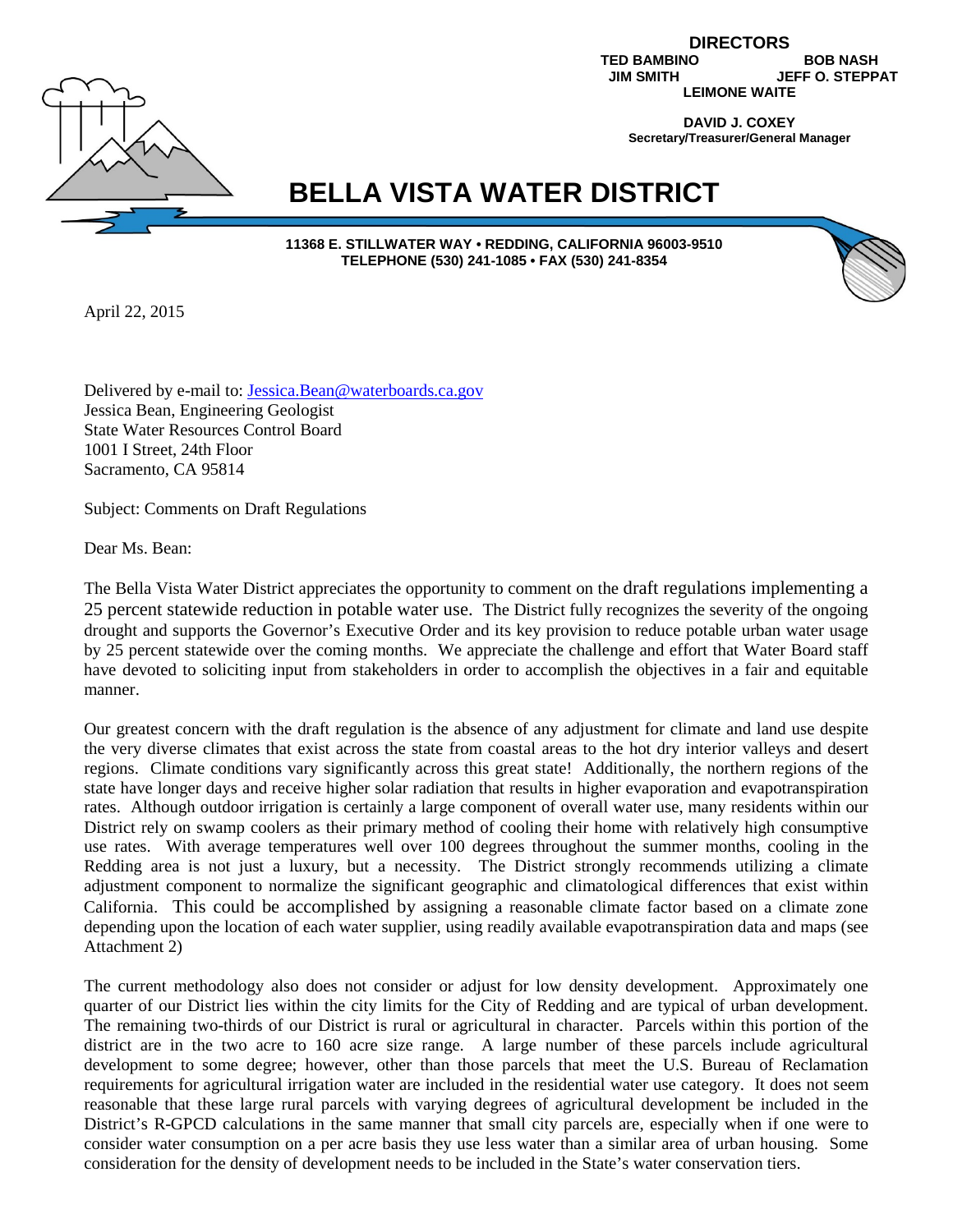Jessica Bean Page 2 of 2 April 22, 2015

The Water Board correctly states on its website "It is not appropriate to use Residential Gallons Per Capita Day (R-GPCD) water use data for comparisons across water suppliers, unless all relevant factors are accounted for" (emphasis added), and then provides an example list of such factors in "An Important Note" (see Attachment 1), and I certainly concur!

The District is a member of the Association of California Water Agencies (ACWA) and is very supportive of their previous regulatory framework comment letter, dated April 13, 2015. Although I have not yet seen their proposed alternative methodology, we support their general position that final regulations should recognize climate and land use.

Thank you for your consideration of these comments.

Sincerely,

David J. Coxey

General Manager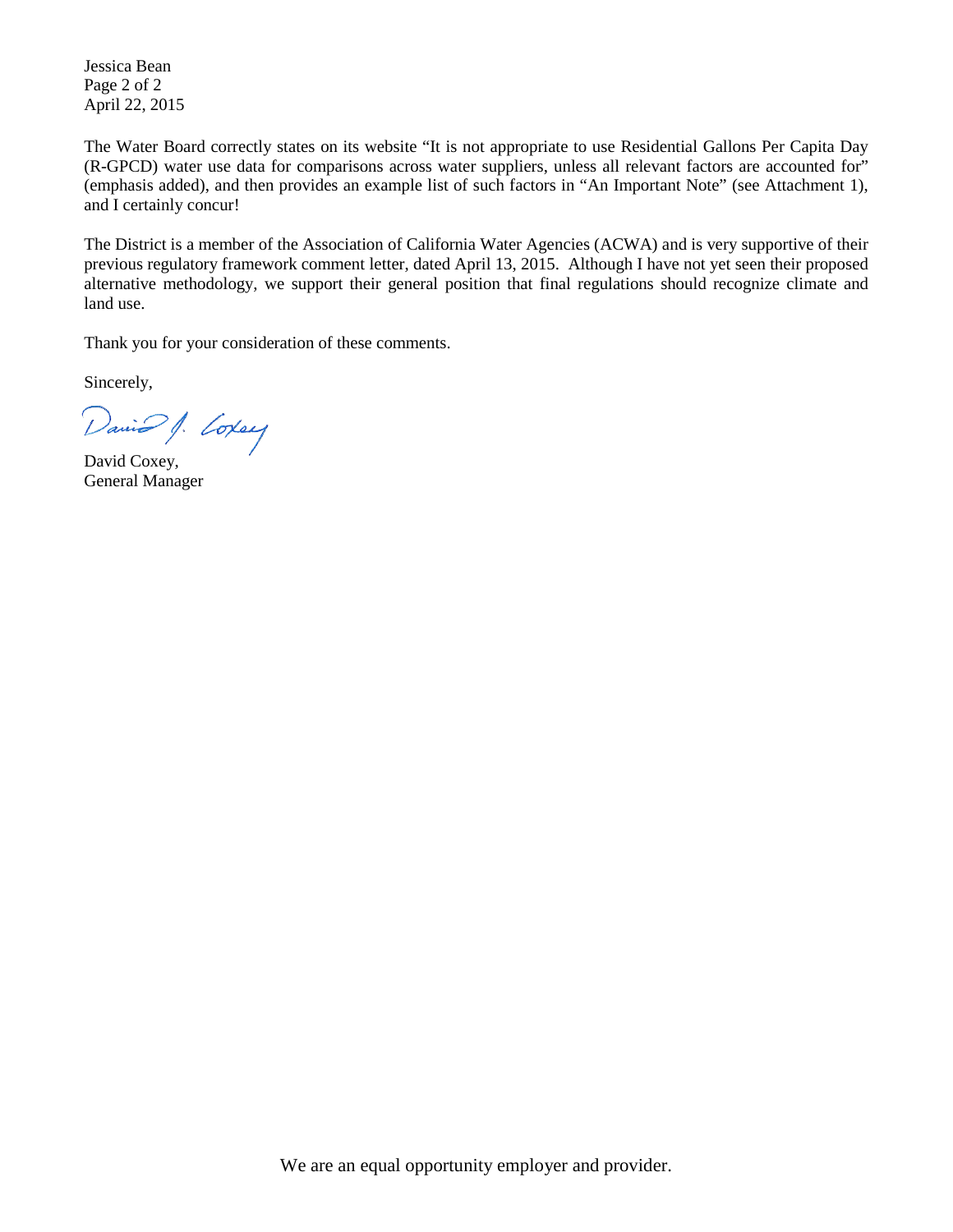#### Attachment 1

#### **Monthly Urban Water Supplier Report Data**

## **IMPORTANT NOTE!**

**It is not appropriate to use Residential Gallons Per Capita Day (R-GPCD) water use data for comparisons across water suppliers, unless all relevant factors are accounted for. Factors that can affect per capita water include:**

- *Rainfall, temperature and evaporation rates* Precipitation and temperature varies widely across the state. Areas with high temperature and low rainfall need to use more water to maintain outdoor landscaping. Even within the same hydrologic region or the same water supply district these factors can vary considerably, having a significant effect on the amount of water needed to maintain landscapes.
- *Population growth* As communities grow, new residential dwellings are constructed with more efficient plumbing fixtures, which causes interior water use to decline per person as compared to water use in older communities. Population growth also increases overall demand.
- *Population density* highly urbanized areas with high population densities use less water per person than do more rural or suburban areas since high density dwellings tend to have shared outdoor spaces and there is less landscaped area per person that needs to be irrigated.
- *Socio-economic measures such as lot size and income* Areas with higher incomes generally use more water than areas with low incomes. Larger landscaped residential lots that require more water are often associated with more affluent communities. Additionally, higher income households may be less sensitive to the cost of water, since it represents a smaller portion of household income.
- *Water prices* Water prices can influence demand by providing a monetary incentive for customers to conserve water. Rate structures have been established in many districts to incentivize water conservation, but the effectiveness of these rate structures to deter excessive use and customers sensitivity to water prices vary.

**Source:**

**http://www.waterboards.ca.gov/waterrights/water\_issues/programs/drought/conservation\_reporting\_info.shtml**